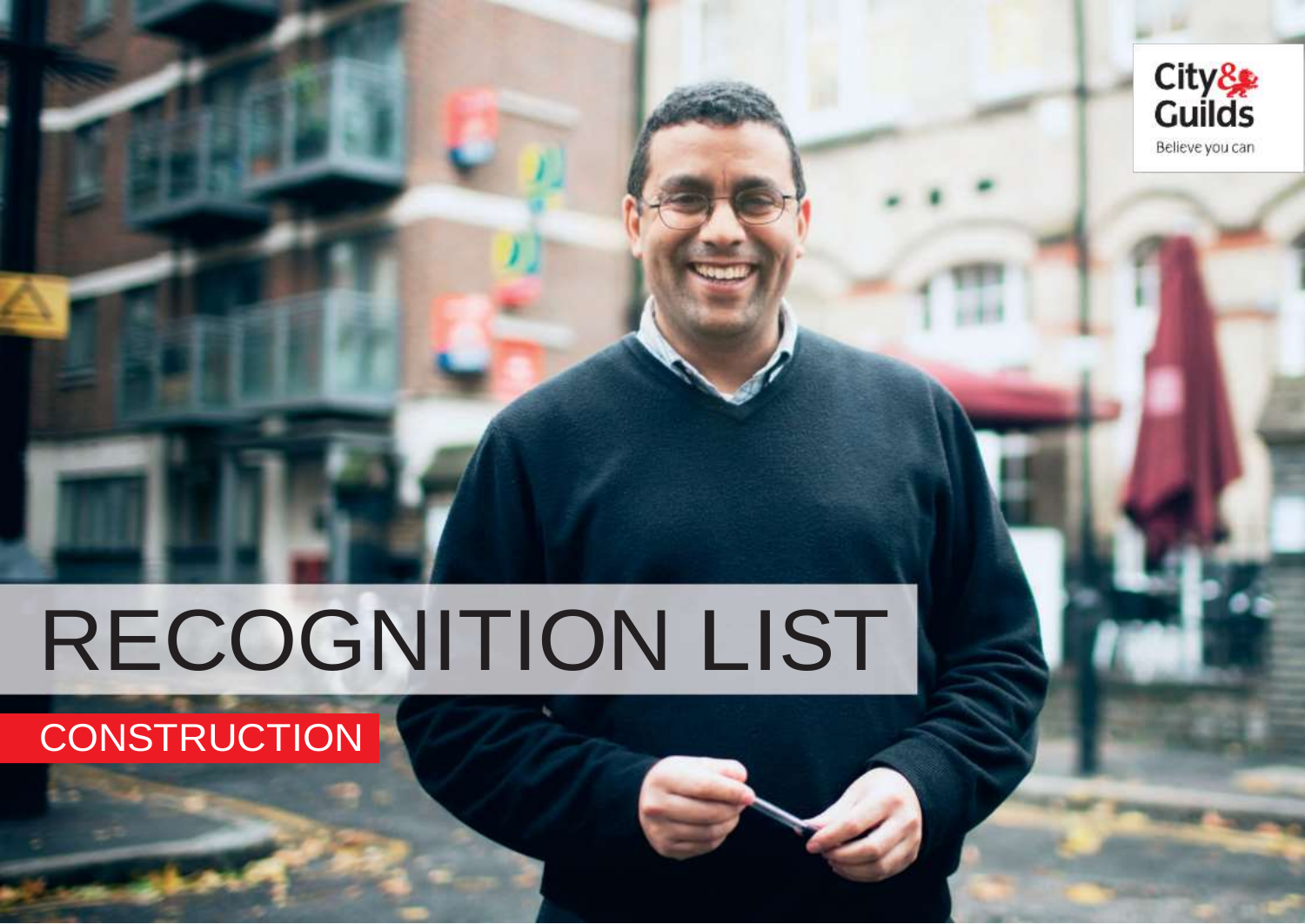## RECOGNITION LIST

City & Guilds is one of the world's leading<br>vocational education businesses, with over 130 years of experience in designing qualifications and skills development solutions for governments and industries.

Since 1878, millions of learners have used our qualifications to enhance their skills and today millions more are studying to achieve a City & Guilds certificate to realise their potential.

We operate in over 80 countries and have developed a dedicated international portfolio which covers a wide range of subject areas, including construction.

Our qualifications offer great progression. opportunities and are widely accepted by employers around the world as the benchmark for workplace excellence. benchmark for workplace excellence.

| <b>GOVERNMENT</b>          | p3                       |
|----------------------------|--------------------------|
| <b>HIGHER</b><br>EDUCATION | $\overline{\mathsf{D}}9$ |
| <b>INDUSTRY</b>            | p15                      |
| <b>EUROPASS</b>            | p17                      |

## **CONSTRUCTION**

Organisations featured in this document are<br>only some of the many prestigious institutions and employers corporates that recognise the following International Vocational Qualifications (IVOs), as shown in their individual statement: theirindividual statement:

IVOs in Construction (6161)

- Level 1 IVO Certificate Timber Vocations /Trowel Vocations/Painting and Decorating/Plumbing/Air Conditioning/Electrical Installation/Preservation Skills
- Level 2 IVO Diploma Timber Vocations/Trowel Vocations/Painting and Decorating/Plumbing/Refrigeration and Air Conditioning /Electrical Installation
- Level 3 IVQ Advanced Diploma Timber Vocations/Trowel Vocations/Painting and Decorating/Plumbing/Refrigeration and Air Conditioning/Electrical Installation Conditioning/Electrical Installation

- Technician IVQs in Construction (6165)<br>• Level 2 IVQ Technician Certificate in Construction
- Level 3 IVQ Technician Diploma in Construction
- Level 3 IVQ Technician Diploma in Construction (Quantity Surveying)
- Level 5 IVQ Advanced Technician Diploma in **Construction**
- Level 5 IVO Advanced Technician Diploma in Construction (Quantity Surveying)  $C_1$  ( $\sim$   $\sim$   $\sim$   $\sim$   $\sim$   $\sim$   $\sim$   $\sim$

## Key<br>Recognised levels (if applicable)



ment employers non-employers semple international qualifications



City & Guilds qualifications are an excellent<br>recruitment benchmark for the industry recruitment benchmark forthe industry





training solution for employers Outstanding learners for a relevant City & Guilds

qualification will be considered for a placement Applications are welcome from City & Guilds<br>graduates seeking work within the sector

 $\frac{1}{2}$ Priority will be given to applicants with a<br>City & Guilds qualification when recruiting City & Guilds qualification when recruiting

Illustrations used throughout this publication are representative of the people and industries City & Guilds help and<br>support. Persons shown may be unrelated to the statements or endorsments on the same or adioining pages. support. Persons shown may be unrelated to the statements or endorsments on the same or adjoining pages.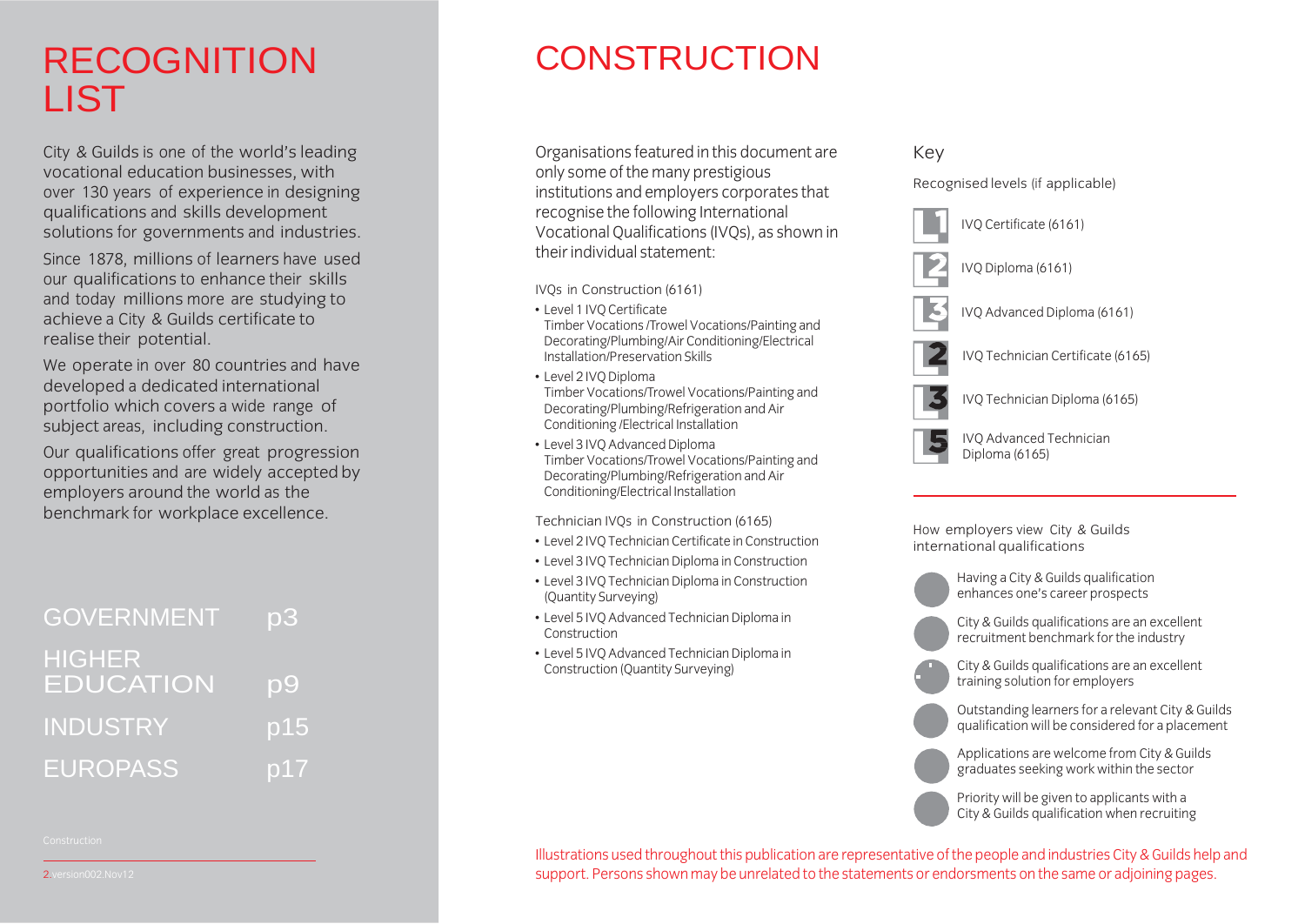Recognitions featured in this section<br>are examples of how City & Guilds IVQs and Technician IVQs in Construction are recognised within national qualifications frameworks or accepted by government agencies and other regulatory authorities and other regulatory authorities.

# **GOVERNMENT** RECOGNITIONS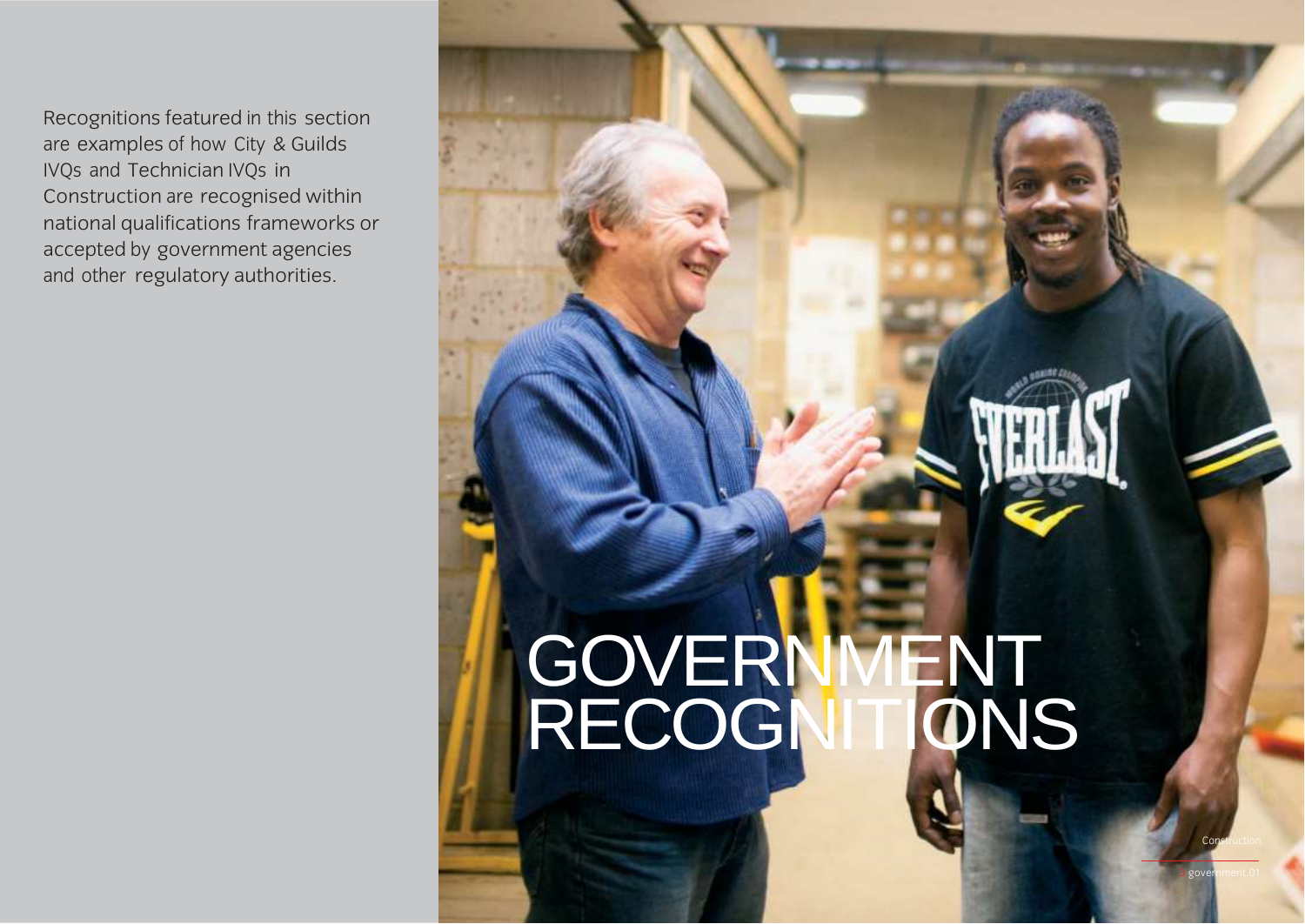#### England

Office of the Qualifications and<br>Examinations Regulator (Ofqual)  $W$ www accreditedoualifications orgulator  $\alpha$ where  $\mathbb{Z}_p$  is the contractions.

| Key<br>Recognised levels                          | The IVQs in Construction and the Technician<br>IVQs in Construction are accredited on the                                                                                                                                                                                                                           | Accredited<br>qualification title                                                                                                                                                         | CG no.                                                                                                                                                                                                                                                          | Qual. no.                                       | Accredited<br>qualification title                        | CG no.                                   | Qual. no.          |
|---------------------------------------------------|---------------------------------------------------------------------------------------------------------------------------------------------------------------------------------------------------------------------------------------------------------------------------------------------------------------------|-------------------------------------------------------------------------------------------------------------------------------------------------------------------------------------------|-----------------------------------------------------------------------------------------------------------------------------------------------------------------------------------------------------------------------------------------------------------------|-------------------------------------------------|----------------------------------------------------------|------------------------------------------|--------------------|
| (if applicable)                                   | National Qualifications Framework of England,<br>Wales and Northern Ireland (NQF).                                                                                                                                                                                                                                  |                                                                                                                                                                                           |                                                                                                                                                                                                                                                                 |                                                 |                                                          |                                          |                    |
| <b>IVO Certificate</b><br>VQ Diploma              | The level in the qualification title shows the<br>NQF level that each qualification is accredited at.                                                                                                                                                                                                               | Level 2 IVQ<br>Diploma in<br>- Timber Vocations                                                                                                                                           |                                                                                                                                                                                                                                                                 |                                                 | Level 2 IVQ<br>Technician Certificate<br>in Construction |                                          | 6165-10 500/5790/X |
| IVQ Advanced Diploma                              | The qualification number is the qualification<br>accreditation number.                                                                                                                                                                                                                                              | (Site Carpentry)<br>-Timber Vocations                                                                                                                                                     | 6161-12                                                                                                                                                                                                                                                         | 500/5808/3                                      | 3                                                        |                                          |                    |
| IVO Technician Certificate                        | Accredited<br>CG no.<br>Qual. no.                                                                                                                                                                                                                                                                                   | (Bench Joinery)<br>-Trowel Vocations                                                                                                                                                      | 6161-12<br>6161-13                                                                                                                                                                                                                                              | 500/5808/3<br>500/5806/X                        | Level 3 IVQ<br>Technician Diploma in<br>Construction     |                                          | 6165-20 500/5795/9 |
| IVQ Technician Diploma<br>IVQ Advanced Technician | qualification title                                                                                                                                                                                                                                                                                                 | -Painting and<br>Decorating                                                                                                                                                               | 6161-14                                                                                                                                                                                                                                                         | 500/5810/1                                      | 3<br>$\blacksquare$ Level 3 IVO                          |                                          |                    |
| Diploma                                           | Level 1 IVQ<br>Certificate in                                                                                                                                                                                                                                                                                       | -Plumbing                                                                                                                                                                                 | 6161-15                                                                                                                                                                                                                                                         | 500/6025/9                                      | Technician Diploma in<br>Construction                    |                                          |                    |
|                                                   | 6161-02 500/5789/3<br>- Timber Vocations<br>- Trowel Vocations<br>6161-03 500/5792/3                                                                                                                                                                                                                                | -Refrigeration and Air<br>Conditioning<br>-Electrical Installation                                                                                                                        | 6161-16<br>6161-17                                                                                                                                                                                                                                              | 500/6027/2<br>500/6026/0                        | (Quantity Surveying)                                     |                                          | 6165-22 500/5795/9 |
|                                                   | - Painting and<br>6161-04 500/5793/5<br>Decorating<br>6161-05 500/6023/5<br>- Plumbing<br>6161-06 500/6024/7<br>- Air Conditioning<br>6161-07<br>500/6022/3<br>- Electrical Installation<br>- Preservation Skills<br>(Timber Vocations)<br>(Trowel Vocations)<br>(Painting and<br>6161-08 500/5788/1<br>Decorating) | Level 3 IVQ<br>Advanced Diploma in<br>- Timber Vocations<br>(Site Carpentry)<br>- Timber Vocations<br>(Bench Joinery)<br>- Trowel Vocations<br>- Painting and<br>Decorating<br>- Plumbing | $\blacksquare$ Level 5 IVO<br>Diploma in<br>Construction<br>6161-22 500/5818/6<br>5<br>$\blacksquare$ Level 5 IVO<br>6161-22 500/5818/6<br>6161-23 500/5786/8<br>Diploma in<br>Construction<br>6161-24 500/5834/4<br>(Quantity Surveying)<br>6161-25 500/6030/2 | 5<br>Advanced Technician<br>Advanced Technician |                                                          | 6165-30 500/5785/6<br>6165-32 500/5785/6 |                    |
|                                                   |                                                                                                                                                                                                                                                                                                                     | - Refrigeration and Air<br>Conditioning<br>- Electrical Installation                                                                                                                      |                                                                                                                                                                                                                                                                 | 6161-26 500/6028/4<br>6161-27 500/6029/6        |                                                          |                                          |                    |

- Electrical Installation 6161-27 500/6029/6

Key<br>Recognis recomment in the level of the level of the level of the level of the level of the level of the level of the level of the level of the level of the level of the level of the level of the level of the level of the level of t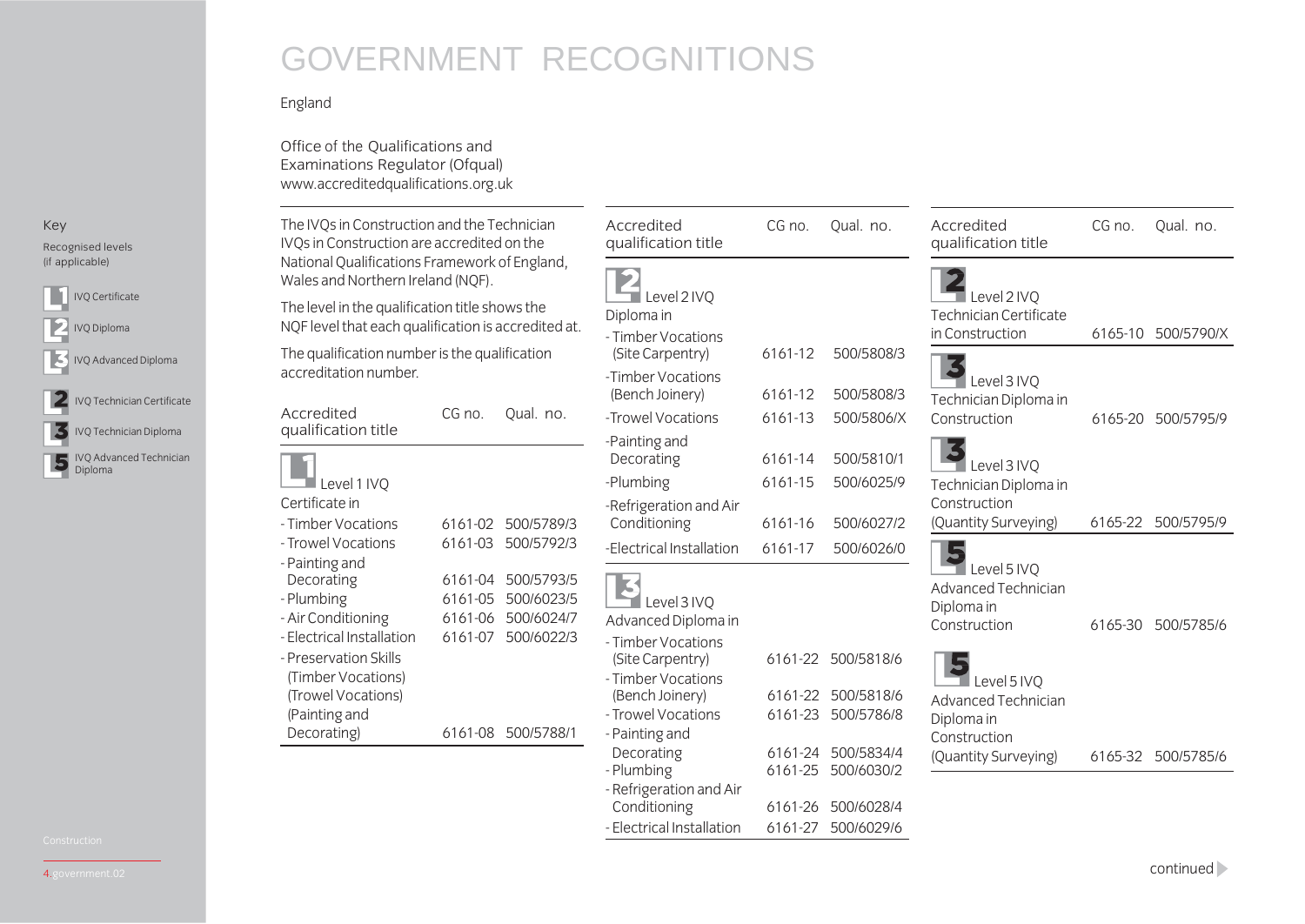#### $\mathcal{C}$  is the continuum independent of  $\mathcal{C}$

 $\blacktriangleright$ 

Ireland

Office of the Qualifications and<br>Examinations Regulator (Ofqual) (continued)  $(1 - 1)$ 

National Qualifications Authority of<br>Ireland www.ngai.ie www.napin.ie

Ofqual is the regulator of qualifications,<br>examinations and assessments in England and of vocational qualifications in Northern Ireland.

Of qual approves and distributes the criteria that qualifications must meet in order to be accredited on the NOF or Framework (Qualifications and Credit Framework) and checks that qualifications and the bodies that award them meet these criteria.

The IVQs in Construction and the Technician<br>IVOs in Construction are aligned to levels of the National Framework of Qualifications of Ireland (NFO):



NQAI is an agency of the Department of<br>Education and Science and the Department of Enterprise, Trade and Employment, responsible for the establishment and management of the National Framework of Oualifications of Ireland  $(NFQ)$ , including the alignment of international  $\alpha$  is alignment of the MEO  $q<sub>1</sub>$ 

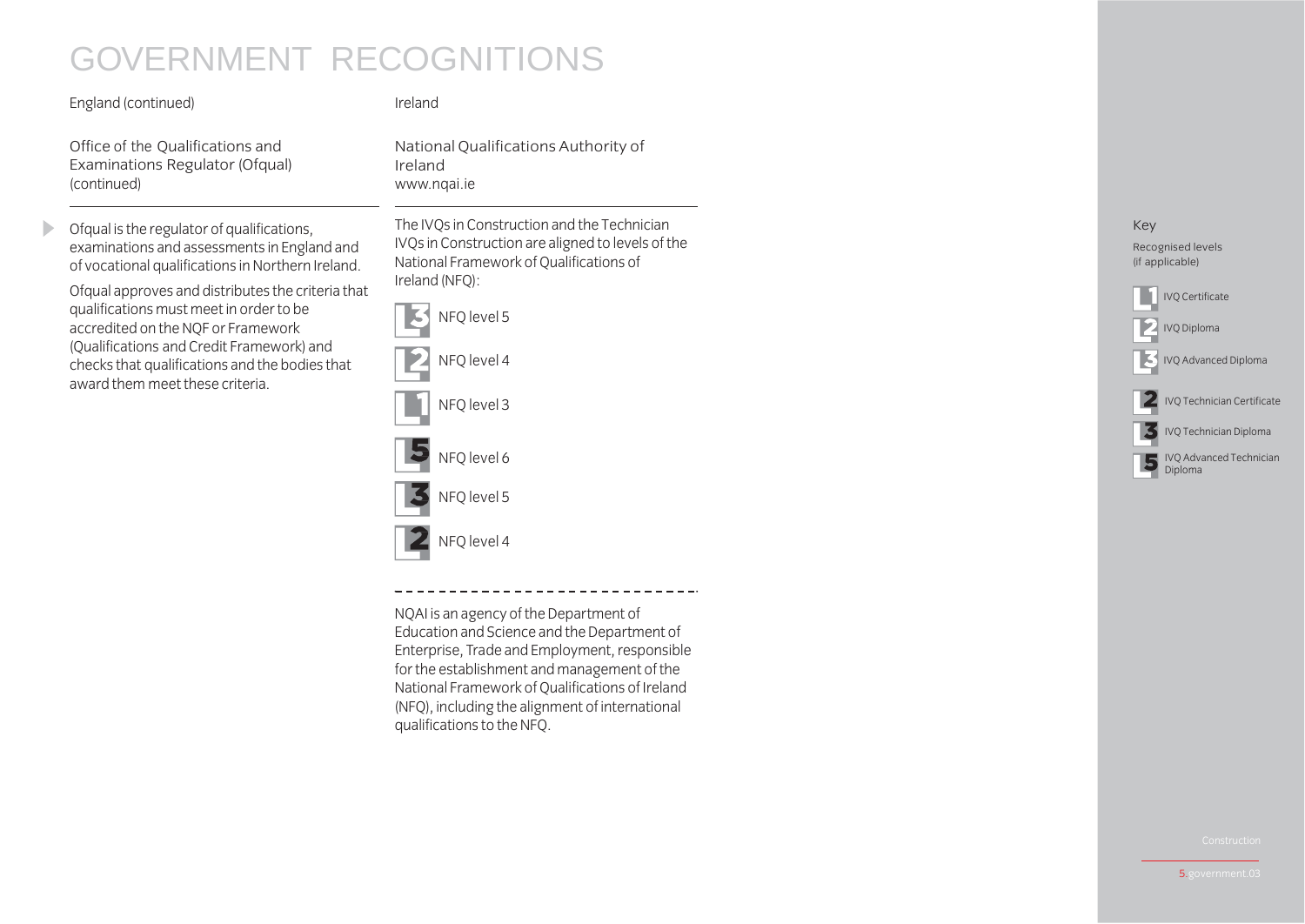$S^2$  and  $S^2$  and  $S^2$  and  $S^2$  and  $S^2$  and  $S^2$  and  $S^2$  and  $S^2$  and  $S^2$  and  $S^2$  and  $S^2$  and  $S^2$  and  $S^2$  and  $S^2$  and  $S^2$  and  $S^2$  and  $S^2$  and  $S^2$  and  $S^2$  and  $S^2$  and  $S^2$  and  $S^2$  and www.saqa.org.za

Key<br>Recognised levels recognised is can  $\sum_{i=1}^{n}$ 

IVQ Certificate IVQ Diploma IVQ Advanced Diploma **2** IVQ Technician Certificate IVQ Technician Diploma Diploma

| Combination of City & Guilds IVQs to<br>achieve NQF registered qualification                                                        | Qualification<br>Title on NQF                                                                           | <b>NQF</b><br>Level | Combination of City & Guilds IVQs to<br>achieve NQF registered qualification                                     | Qualification<br>Title on NQF                                                             | <b>NQF</b><br>Level |
|-------------------------------------------------------------------------------------------------------------------------------------|---------------------------------------------------------------------------------------------------------|---------------------|------------------------------------------------------------------------------------------------------------------|-------------------------------------------------------------------------------------------|---------------------|
| Level 1 IVO Certificate in<br>Painting and Decorating (6161-04)<br>Level 2 IVQ Diploma in Painting<br>and Decorating (6161-14)      | <b>Further Education</b><br>and Training<br>Certificate:<br>Construction:<br>Painting and<br>Decorating | Level 4             | Level 1 IVQ Certificate in<br>Plumbing (6161-05)<br>Level 2 IVQ Diploma in<br>Plumbing (6161-15)                 | Diploma:<br>Construction:<br>Plumbing                                                     | Level 6             |
| Level 1* IVQ Certificate in Painting<br>and Decorating (6161-04)                                                                    | Diploma:<br>Construction:<br>Painting<br>and Decorating                                                 | Level 6             | Level 3 IVQ Advanced Diploma<br>in Plumbing (6161-25)                                                            |                                                                                           |                     |
| Level 2 IVQ Diploma in Painting<br>and Decorating (6161-14)<br>Level 3 IVQ Advanced Diploma<br>in Painting and Decorating (6161-24) |                                                                                                         |                     | Level 1 IVQ Certificate in Timber<br>Vocations (6161-02)<br>Level 2 IVQ Diploma in Timber<br>Vocations (6161-12) | Further Education<br>and Training<br>Certificate:<br>Construction:<br>Timber<br>Vocations | Level 4             |
| Level 1 IVQ Certificate in<br>Plumbing (6161-05)<br>Level 2 IVQ Diploma in<br>Plumbing (6161-15)                                    | <b>Further Education</b><br>and Training<br>Certificate:<br>Construction:<br>Plumbing                   | Level 4             | Level 1 IVQ Certificate in Timber<br>Vocations (6161-02)<br>Level 2 IVQ Diploma in Timber<br>Vocations (6161-12) | Diploma:<br>Construction:<br>Timber<br>Vocations                                          | Level 6             |

Level 2 IV Commercial Speaker<br>Der Vocations (6161-22)

 $\frac{1}{2}$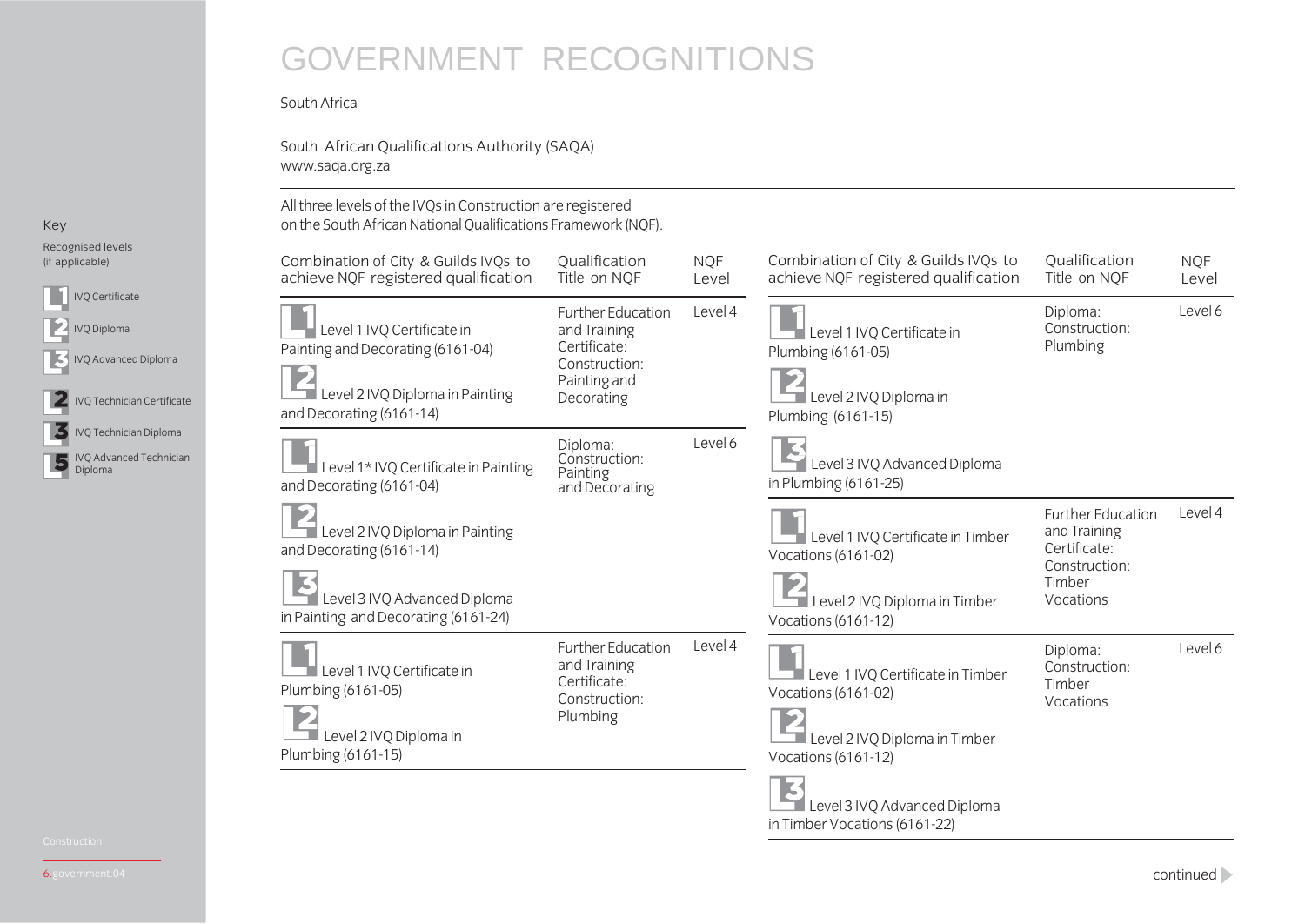#### SouthAfrica (continued)

South African Qualifications Authority (SAQA)

|                                                                                                                    |                                                                                        |                     | Two levels of the Technician IVQs in Construction are registered on the<br>South African National Qualifications Framework (NQF).                                                                                                                                               |                                        |                                                                   | Key                                                                                  |
|--------------------------------------------------------------------------------------------------------------------|----------------------------------------------------------------------------------------|---------------------|---------------------------------------------------------------------------------------------------------------------------------------------------------------------------------------------------------------------------------------------------------------------------------|----------------------------------------|-------------------------------------------------------------------|--------------------------------------------------------------------------------------|
| Combination of City & Guilds IVQs to<br>achieve NQF registered qualification                                       | Qualification<br>Title on NQF                                                          | <b>NQF</b><br>Level | Combination of City & Guilds IVQs to<br>achieve NQF registered qualification                                                                                                                                                                                                    | Qualification<br>Title on NQF          | <b>NQF</b><br>Level                                               | Recognised levels<br>(if applicable)                                                 |
| Level 1 IVQ Certificate in Trowel<br>Vocations (6161-03)<br>Level 2 IVQ Diploma in Trowel<br>Vocations $(6161-13)$ | Further Education<br>and Training<br>Certificate:<br>Construction:<br>Trowel Vocations | Level 4             | Level 2 IVQ Technician Certificate<br>in Construction Industry Technology<br>$(6165-10)$<br>Level 3 IVQ Technician Diploma in                                                                                                                                                   | Diploma:<br>Construction<br>Technology | Level 6                                                           | IVQ Certificate<br>IVQ Diploma<br>IVQ Advanced Diploma<br>IVQ Technician Certificate |
| Level 1 IVQ Certificate in Trowel<br>Vocations (6161-03)<br>Level 2 IVQ Diploma in Trowel<br>Vocations $(6161-13)$ | Diploma:<br>Construction:<br>Trowel Vocations                                          | Level 6             | Construction (Applied) (6165-20)<br>NQF status can only be claimed by duly accredited CETA training<br>providers.                                                                                                                                                               |                                        | 5<br>IVQ Technician Diploma<br>IVQ Advanced Technician<br>Diploma |                                                                                      |
| Level 3 IVQ Advanced Diploma in<br>Trowel Vocations (6161-26)                                                      |                                                                                        |                     | The South African Qualifications Authority (SAQA) is a statutory body<br>established through an Act of Parliament. SAQA is the custodian of the<br>South African National Qualifications Framework (NQF) and oversees the<br>further development and implementation of the NQF. |                                        |                                                                   |                                                                                      |

NQF status can only be claimed by duly accredited CETA training providers.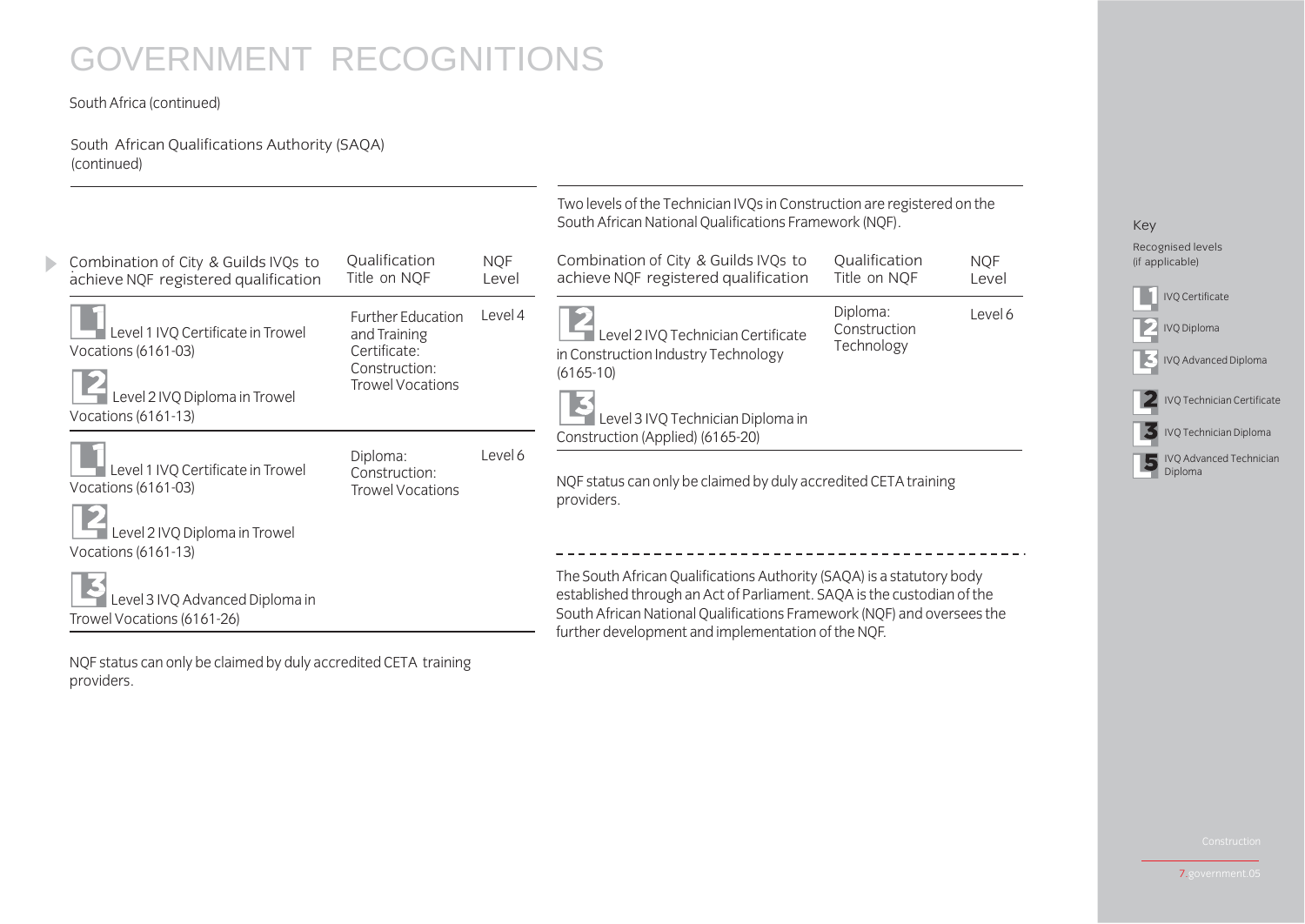#### Trinidad and Tobago



Key<br>Recognised levels recomment in the level of the level of the level of the level of the level of the level of the level of the level of the level of the level of the level of the level of the level of the level of the level of the level of t



Accreditations Council of Trinidad and www.actt.org.tt



www.actions.org

The Advanced Diploma,<br>Advanced Technician Diploma and Technician Diploma are recognised by ACTT as available for delivery in Trinidad and Tobago by City & Guilds delivery in trinidad and tobago by City of Sandis<br>annroved centres that are also registered by approved centres that are also registered by ACTT.

ACTT is the governing body for quality<br>assurance of post-secondary and tertiary education in Trinidad and Tobago, including the accreditation and recognition of local and foreign training institutions, programmes, awards and awarding bodies.

City & Guilds has been recognised by ACTT as a foreign awarding body to offer post-secondary and tertiary qualifications in Trinidad and Tobago. Tobago.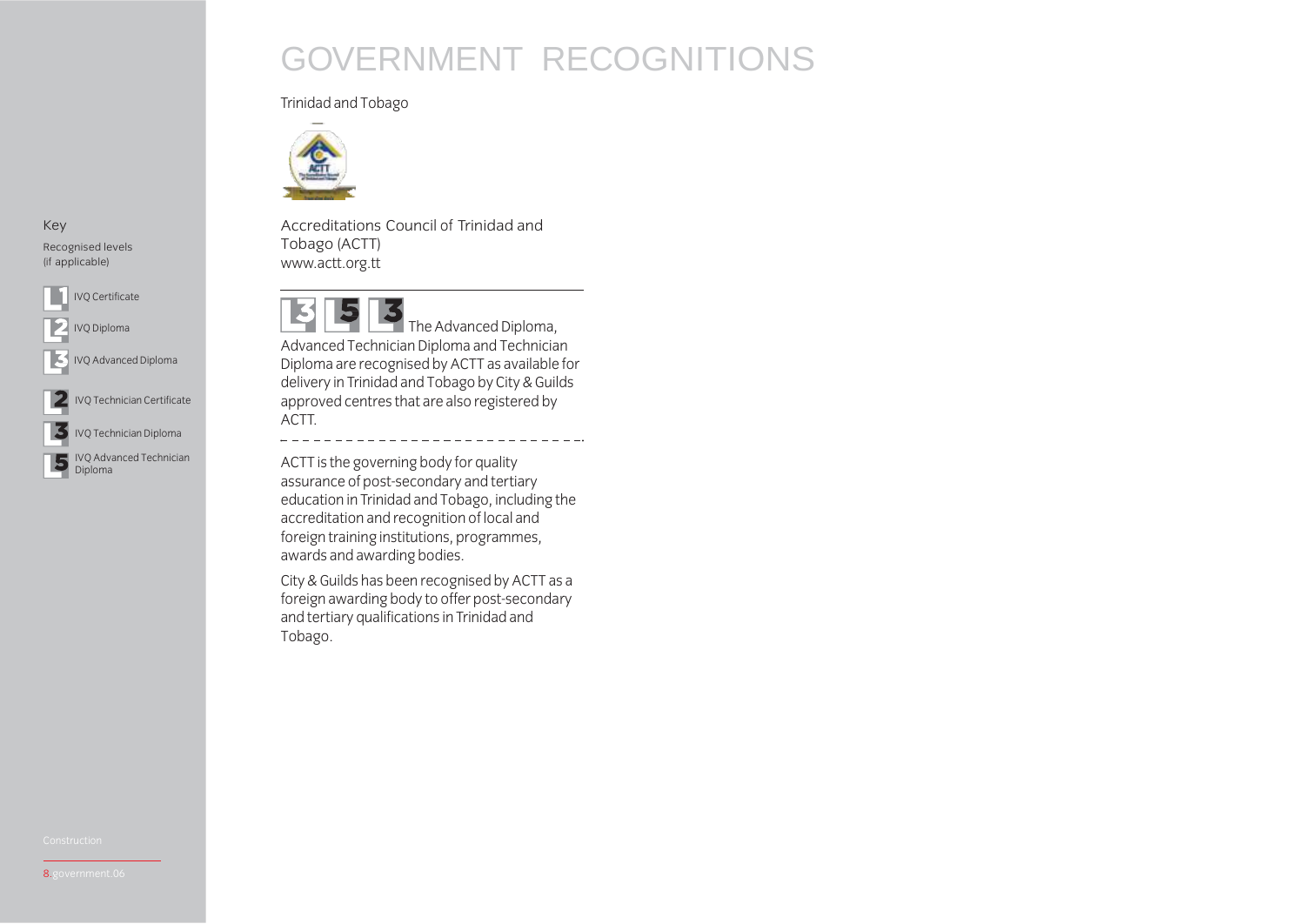Institutions featured in this section are examples of universities and colleges which have recognised appropriate level(s) of the Technician IVOs in Construction for admission to the relevant degree or degree-linked programmes, with the possibility of exemptions where applicable, as shown in each individual entry.

Levels shown indicate the levels accepted as minimum requirements.

Recognition and successful completion of the recognised level(s) do not guarantee admission and each application will be considered on an individual basis

Applicants will need to meet all other academic and non-academic entry requirements, including the English language proficiency set by the recognising institution. recognising institution.

# RECOGNITIONS HIGHER EDUCATION

**Construction** 

9.higher education.01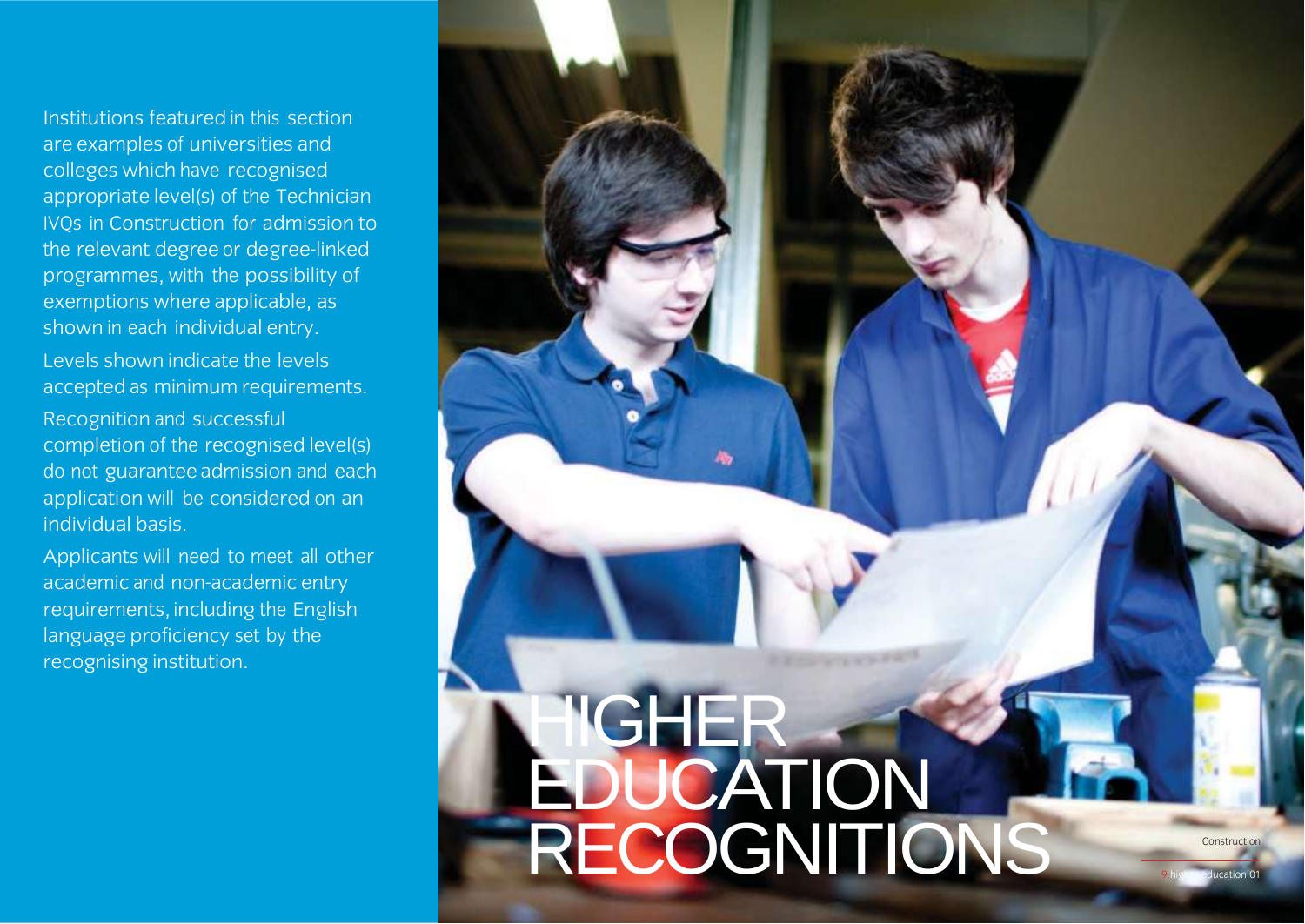United Kingdom



[University](http://www.derby.ac.uk/) of Derby<br>www.derby.ac.uk where  $\frac{1}{2}$  is the contract of  $\frac{1}{2}$ 



Holders of an Advanced Technician<br>Diploma will be considered for entry with advanced standing to the second year of the following degree programmes:

- FdEng Civil Engineering
- BSc (Hons) Construction Management. • BSc (Hons) Construction Management.



IVQ Technician Diploma IVQ Advanced Technician<br>Diploma

Holders of a Technician Diploma will be<br>considered for entry to the first year of the following degree programmes:

- BSc (Hons) Architectural Technology and **Practice**
- BA (Hons) Architectural Venue Design
- FdEng Civil Engineering
- BSc (Hons) Construction Management. • BSc (Hons) Construction Management.

The University of Derby is a modern and friendly<br>university located in central England, on the edge of the beautiful countryside of the Peak District. There are over 20,000 students. including 1000 international students from 100 countries. In addition, over 4000 students are studying for one of the university's programmes in Botswana, Greece, Malaysia, Malawi, Sweden and Switzerland

Derby has been awarded more work-based qualifications than any other UK university. The University has built very close links with the local industry, especially in aerospace, rail, electrical power and electronics and its partners include global brands such as Rolls-Royce and Toyota. Many of the University's courses have been developed with employers and are accredited by professional bodies.

The University has also been at the forefront of the adoption of new teaching methods, pioneering the use of interactive video for a national scheme and over half of its research activity has been ranked as 'of international<br>excellence' and some even as 'world class'

excellence' and some even as 'world class'. Architecture and Built Environment students who set up his own company and landed a contract with Bombardier, the global manufacturer of state-of-the art planes and trains. trains.

Construction

Key<br>Recognised levels  $\lim_{t \to \infty} \frac{1}{t}$  $($ if applications)

**VO** Certificate

IVQ Diploma

Diploma

IVQ Advanced Diploma

IVQ Technician Certificate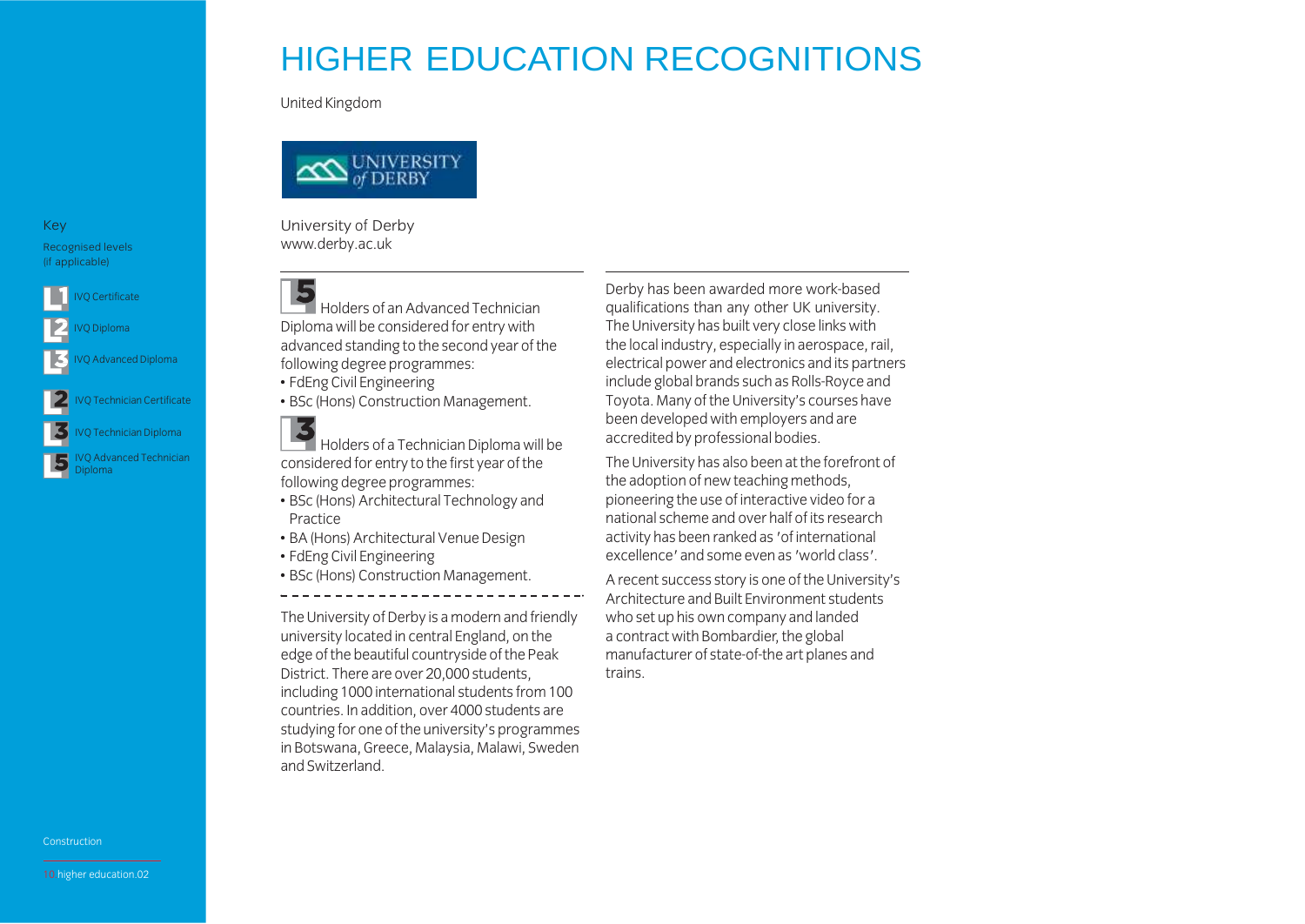$U_{\text{max}}$ 

[Durham](http://www.dur.ac.uk/) University<br>www.dur.ac.uk

The University welcomes<br>applications from holders of a Technician Diploma or Advanced Technician Diploma.

All such applicants will be treated on an individual basis, and considered on the merit. not only for entry itself, but also for any form of accreditation of prior learning or Advanced Standing which might be appropriate.

All Engineering programmes require evidence of performance in Maths to the equivalent of at least grade B at A level. least grade B atAlevel.

Durham University is one of the UK top<br>universities and the third oldest in England. behind Cambridge and Oxford. There are around 15,000 students, including over 3000 international students from more than 120 countries.

Durham is consistently ranked amongst the<br>leading universities in the world and recognised for having world-class research in every single area of assessment across the sciences, social sciences and humanities. The University's MBA programme was ranked at eighth position in the UK and 53rd in the world, by the Economist.

Entrance requirements are among the highest in Britain, but the dropout rate of less than 3 per cent is also among the lowest in any university.

The city is picturesque and students who are lucky enough to secure a place at the University live and study in the midst of a world heritage site. University College, also know as the 'Castle', was founded in 1832 and is the oldest university building in the world.

Durham is a centre of sporting excellence and has outstanding sport facilities. About 90% of the students play sport regularly. students play sportregularly.

#### Key<br>Recognised levels  $\limsup_{n\to\infty}$  $\sum_{i=1}^{n}$

IVQ Certificate

IVQ Diploma

IVQ Advanced Diploma

#### IVQ Technician Certificate IVQ Technician Diploma

IVQ Advanced Technician<br>Dinloma

Diploma

Construction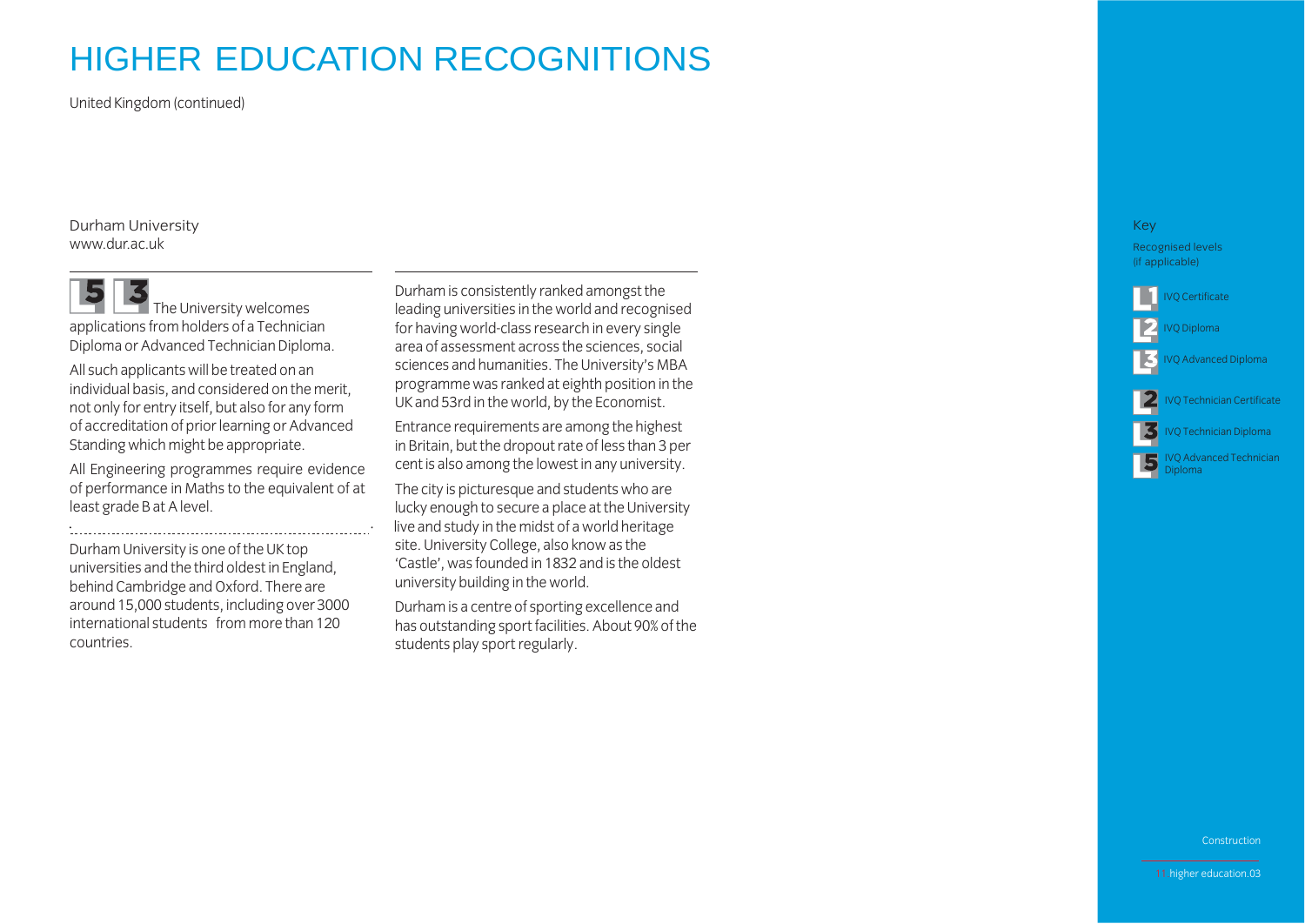$U_{\text{max}}$ 



Sheffield Hallam University

#### Key<br>Recognised levels recognised to the

 $($ if applications) IVQ Certificate IVQ Diploma

Q Advanced Diploma

VQ Technician Certificate IVQ Technician Diploma IVQ Advanced Technician<br>Diploma

Diploma

[Sheffield](http://www.shu.ac.uk/) Hallam University<br>www.shu.ac.uk

Holders of the Advanced Technician Diploma will be considered for entry with advanced standing, that is to the second and third levels of the appropriate degrees. third levels ofthe appropriate degrees.



Holders of the Technician Diploma will<br>be considered for entry to the first year of appropriate degree programmes.

All applications would be considered on an individual basis and, as with all vocational qualifications, the University will reserve the right to request additional qualifications to ensure that the applicant is appropriately prepared for the demands of degree level study. prepared forthe demands of degree level study.

Sheffield Hallam University is one of the UK's<br>largest and most innovative universities, the biggest provider of health and social care and teacher training.

Sheffield Hallam has 30,000 students, including 3000 international students from 120 countries. The University has particularly strong links across Europe and Asia. across Europe andAsia.

Sheffield Hallam is one of the UK's largest<br>providers of sandwich courses and four-year degrees which include a paid work placement. The University has build close relationship with leading global companies and its partners include Sony, BP, Cisco, SAP and Microsoft.

Sheffield is one of the country's most in-demand student destinations and is only thirty minutes drive away from the beautiful Peak District National Park

Construction

12.higher education.04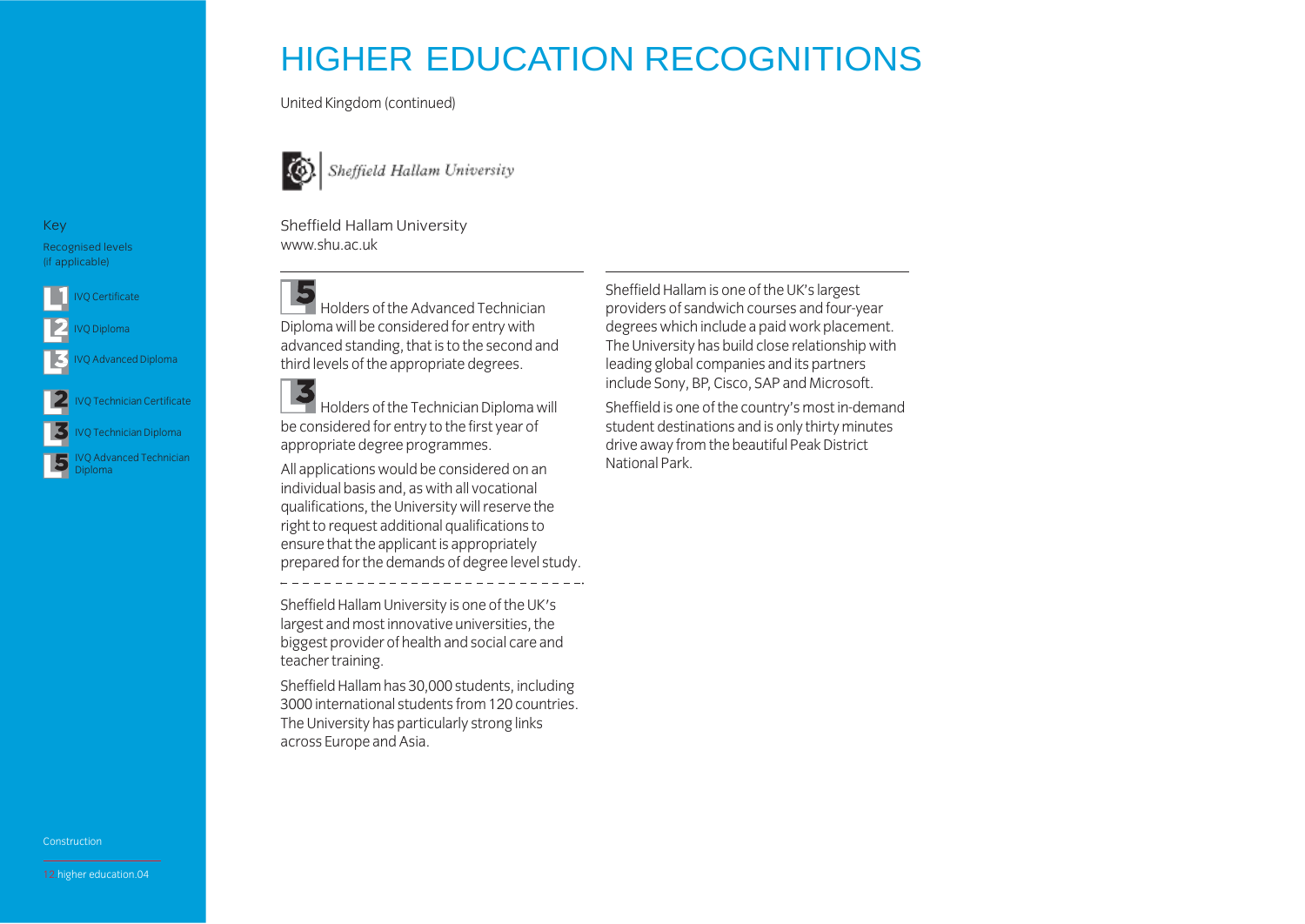China, Macau Jamaica

Jamaica



[Macau Institute](http://www.mma.org.mo/) of Management<br>www.mma.org.mo www.mma.org.mo



Holders of an Advanced Technician<br>Diploma wishing to pursue further study with the Macau Institute of Management in the Bachelor of Business Administration programme (Chinese BBA) will be given a 40% block exemption.

Further exemptions may be granted, and all  $F(x) = \frac{1}{2} \int_{0}^{2\pi} \cos \theta \, d\theta$ applications will be dealt with on an individual basis.

Macau Institute of Management (MIM) is the academic arm of the Macau Management Association, a registered and recognised higher education institution in Macau.

Established in 1988, the Institute has been playing a key role in the training of management executives in Macau. MIM offers a wide range of academic programmes. leading to qualifications recognised by the Macau SAR Government. recognised by the Macau SARGovernment.

University of [Technology,](http://www.utechjamaica.edu.jm/) Jamaica ww.j



The University welcomes<br>applications from holders of an Advanced Technician Diploma or Technician Diploma.

Fach student will be assessed on an individual basis and given credit for equivalent work completed. completed.<br>Completed.

The University of Technology, Jamaica (UTech) is<br>the second largest university in Jamaica, offering over 100 programmes to 11,000 students. over 100 programmes to 11,000 students.



 $\mathcal{N}$  applies by a positive  $\mathcal{N}$ **VQ** Certificate

IVQ Diploma

VQ Advanced Diploma

#### IVQ Technician Certificate IVQ Technician Diploma

IVQ Advanced Technician

Diploma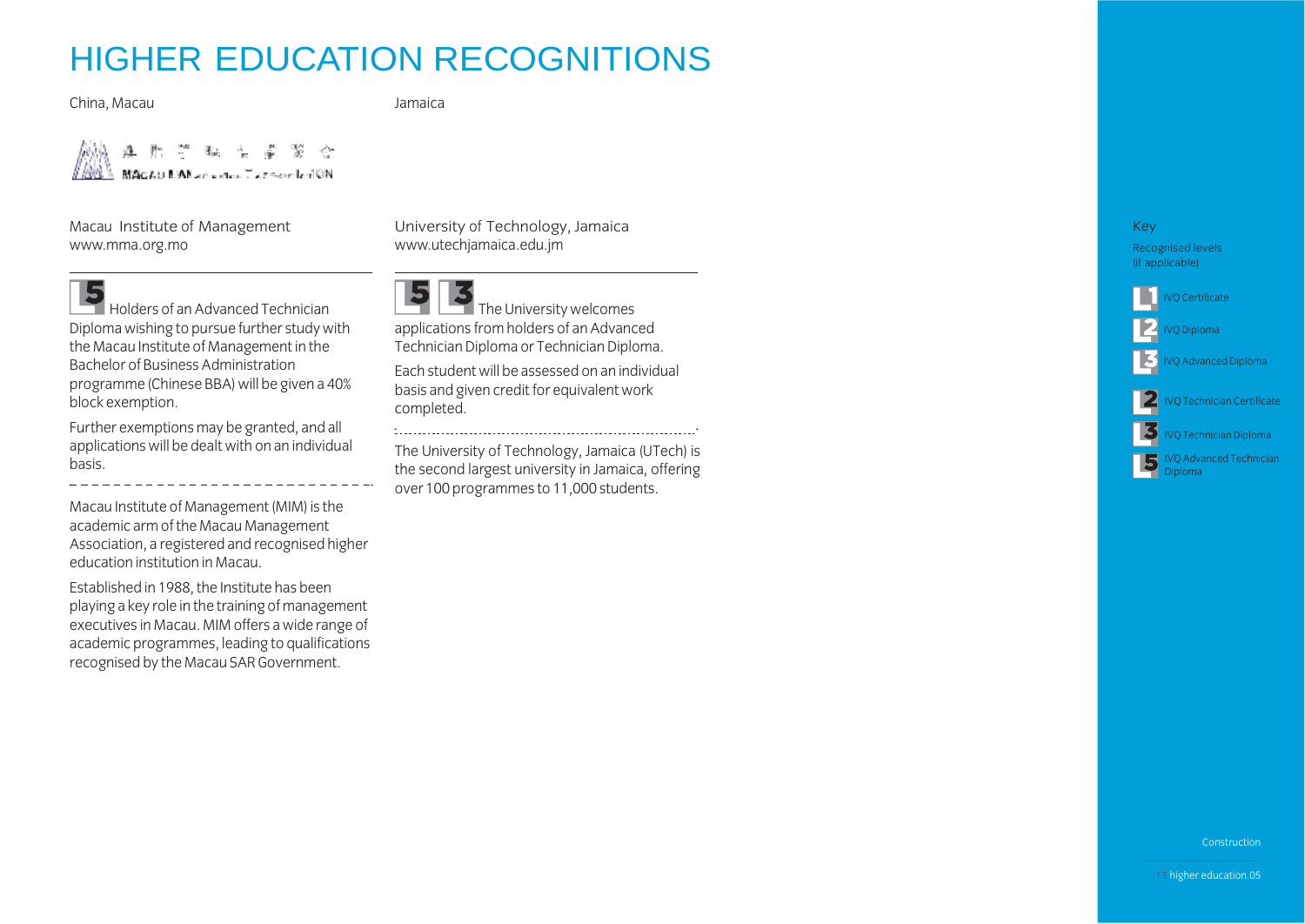Sri Lanka

#### Key<br>Recognised levels  $\lim_{t \to \infty} \frac{1}{t}$  $($ if applications)

IVQ Certificate IVQ Diploma Q Advanced Diploma IVQ Technician Certificate IVQ Technician Diploma

IVQ Advanced Technician<br>Diploma Diploma

Colombo International Nautical &<br>Engineering College (CINEC) On behalf of the University of South Australia (UniSA) www.cinec.edu www.unisa.edu.au



 $\Box$  The Advanced Technician Diploma will be accepted as entry qualification for admission to the second year of the Bachelor of Engineering (OBIF) programme of the University of South Australia. Australia.

 $\Box$  The Technician Diploma will be accepted<br>as entry qualification admission to the first year of the Bachelor of Engineering (OBIF) ofthe Bachelor of the Bachelor of South programme oftheUniversity of SouthAustralia.

The Technician Certificate will be<br>accepted as entry qualification for admission to the Foundation Programme. the Foundation Programme.

College (CINEC) is Sri Lanka's largest private<br>higher education institution offering over higher education institution offering over<br>175 training programmes to 14,000 students.

The Maleba campus of CINEC manages the Bachelor of Engineering (OBIF) programme of the University of South Australia (UniSA). theUniversity of SouthAustralia (UniSA).

Students study the first years of the four-year<br>programme at CINEC and transfer to UniSA for the next two years. Each programme consists of two semesters per year of study and the duration of the semesters is of such that the four semesters can be completed within 18 months. saving students time and money.

UniSA is one of the largest, fastest growing and innovative universities in Australia, The University is part of the influential Australian Technology Network (ATN), an alliance of five prominent universities from each mainland state, and is ranked among the top 200 universities in the world.

Construction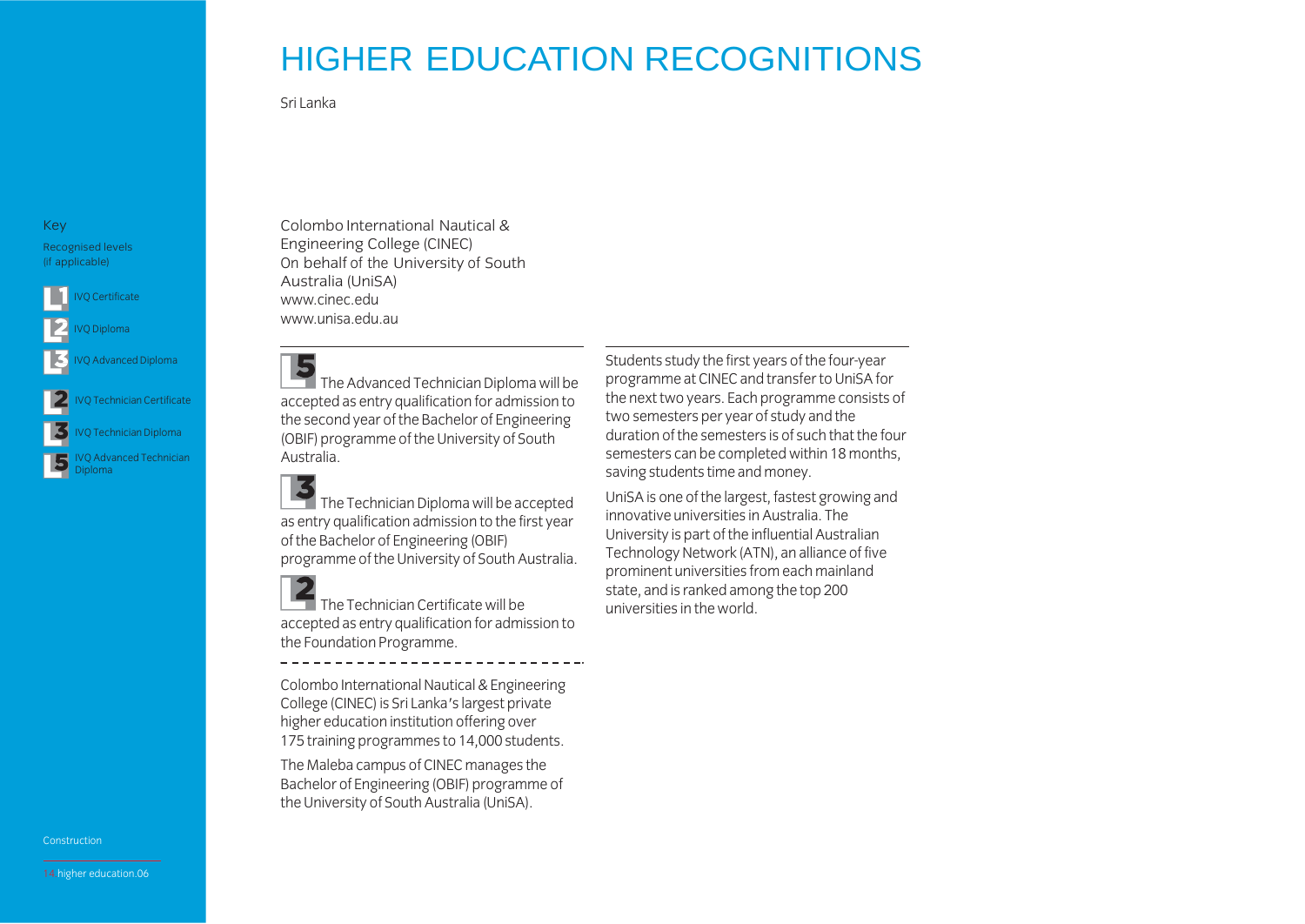Organisations featured in this section<br>are examples of leading corporates and employer associations/groups which have recognised the IVQs in Construction and the Technician IVQs in Construction for their quality and in Construction from quality and relevance to the industry.

## **INDUSTRY** RECOGNITIONS RECOGNITIONS

15.industry.01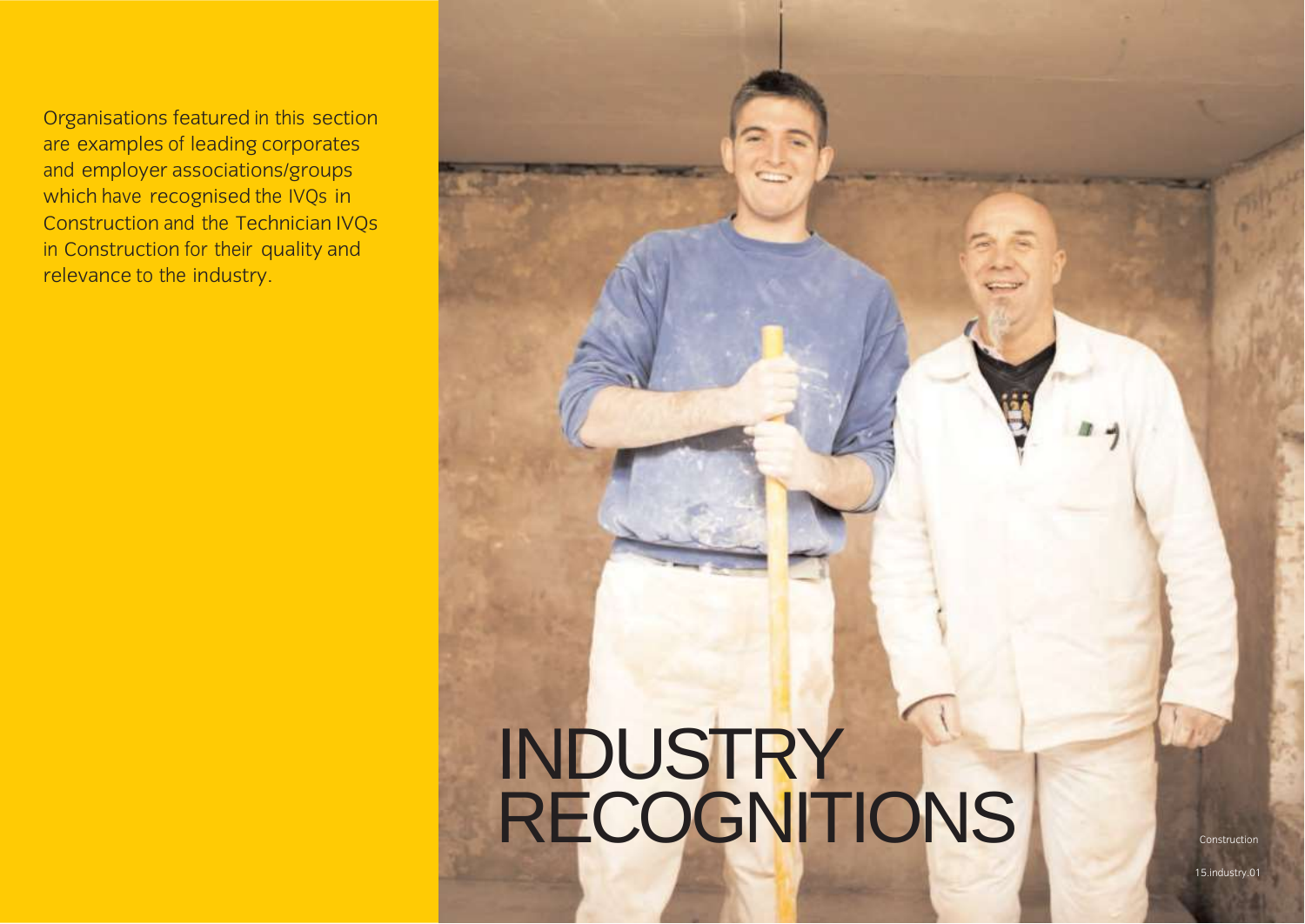#### INDUSTRY RECOGNITIONS

**Exercillion** 

[Carillion](http://www.carillionplc.com/)<br>www.carillionplc.com www.carillionplace.com



Berger Paints Jamaica, part of Berger manufacturing company in the English speaking Caribbean, specialising in the development and manufacturing of paint products which are technologically correct, environmentally friendly and specifically formulated to withstand harsh tropical conditions.

[Berger Paints Jamaica](http://www.bergercaribbean.com/)<br>www.bergercaribbean.com www.bergercaribbean.com

Berger International Limited is part of the Asian Paints Group, which ranks among the top ten decorative coatings companies in the world and has a presence in 20 countries, spread across the Caribbean, the Middle East, South Asia, South East Asia and South Pacific region. It has 30 paint manufacturing facilities worldwide which service customers in over 50 countries.

Carillion plc is one of the UK's leading support<br>services and construction companies. emploving around 50,000 people. The company has an annual revenue of around £5bn and operations across Britain and in Europe, Canada. the Middle Fast, North Africa and Caribbean.

Carillion has a portfolio of award-winning work in a wide range of areas vital to society including health, education and regeneration, road, rail, defence and commercial property. defence and commercial property.

Chamber of Construction Sri Lanka www.buildsrilanka.com/ccisl



The Chamber of Construction Industry of Sri Lanka (CCI) hopes to reiuvenate the construction industry and build up a 'think-tank' for its development. It aims to generate more work for the industry locally initiated or foreign funded. and to ensure that the projects funded by the World Bank, IME, ADB and others are channelled properly, performed and brought in to the local economy. economy.

How employers view<br>City & Guilds international

Having a City & Guilds one's career prospects one's career prospects City & Guilds<br>qualifications are an excellent recruitment benchmark for the industry<br>
industry City & Guilds<br>qualifications are an excellent training solution for employers Outstanding learners<br>for a relevant City & Guilds qualification will be considered for a placement Applications are<br>welcome from City & Guilds graduates seeking work within the sector

Priority will be given<br>to applicants with a City & Guilds qualification when qualification when recruiting

qualifications quality of the control of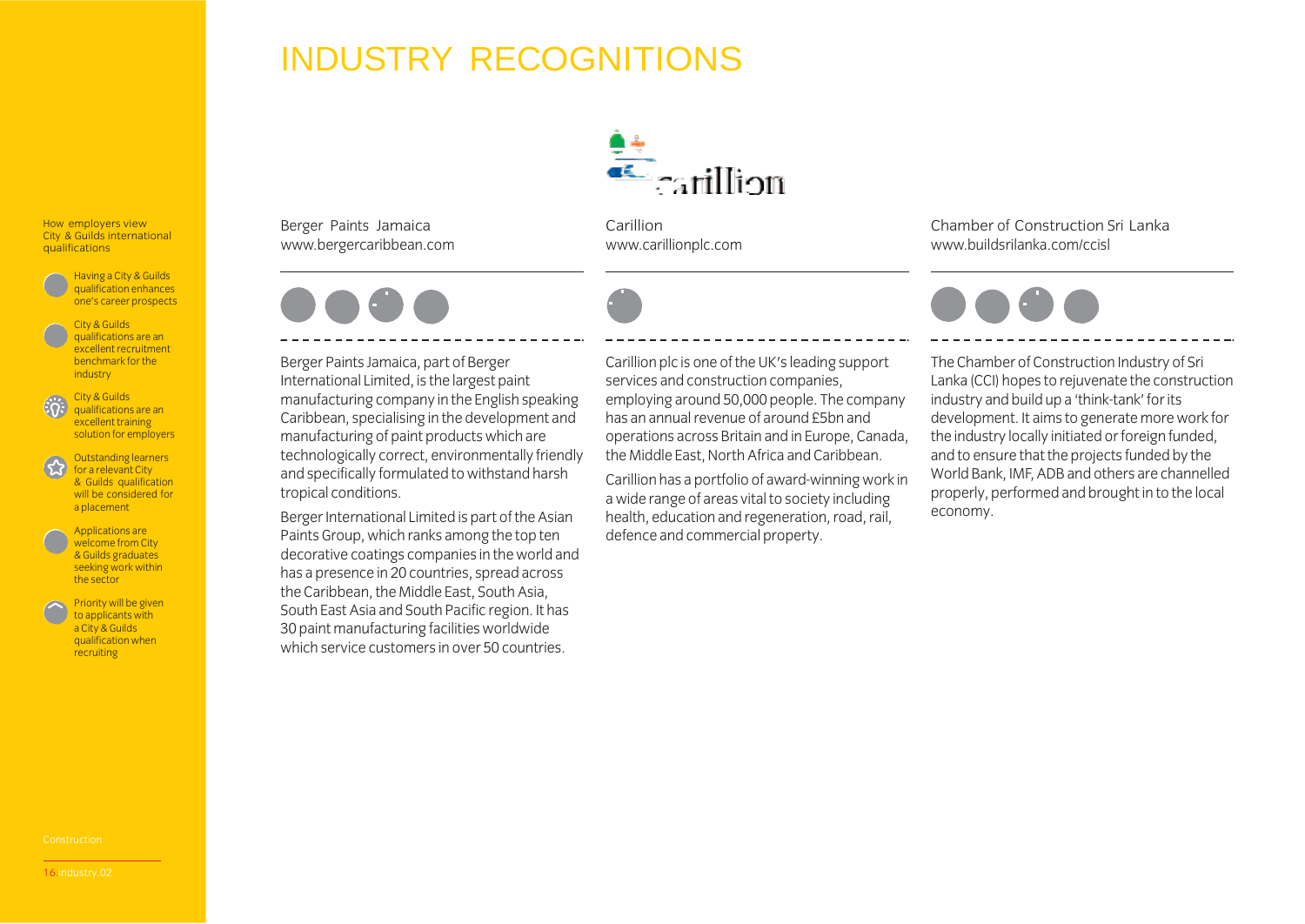#### **EUROPASS**



em op nee der intente depptemente<br>www.citvandøuilds.com/euronass www.ukbec.org.uk www.corg.uk<br>Auronass cadafon europass.cedefop.eu.int



Ensimilation and the Technician IVOs i Construction (6165) is supported by a construction (6166) is supported to  $\overline{a}$ Europas s comments copperantely

o commence supprementing parameters when the quality and the case of the construction of the process and makes it easier for lea national systems and national systems for relativists.<br>to find employment or training opportunities to minimipie, morte channing opportunities beyon and the border of the border of the second property.

are required to demonstrate in order to achieve a City & Guilds certificate helps learners to n en are for inhi interviews and allows emplo prepare the hest candidate to work for their organisation

o rganisation. our, an omne med most of them in smile over, as<br>launch the Furonass Certificate Sunnlement an s Central Union of the Central Processity<br>et al. Annual Supplement of the Supplement of the Central Supplement of the Central Supplement of the Central S oualification portfolio  $\mathbf{s}$  is according to  $\mathbf{s}$ qualificatio n po rtfolio.

## Key<br>Recognised levels

IVQ Advanced Diploma

IVQ Advanced Technician<br>Diploma

Construction

17.europass.01